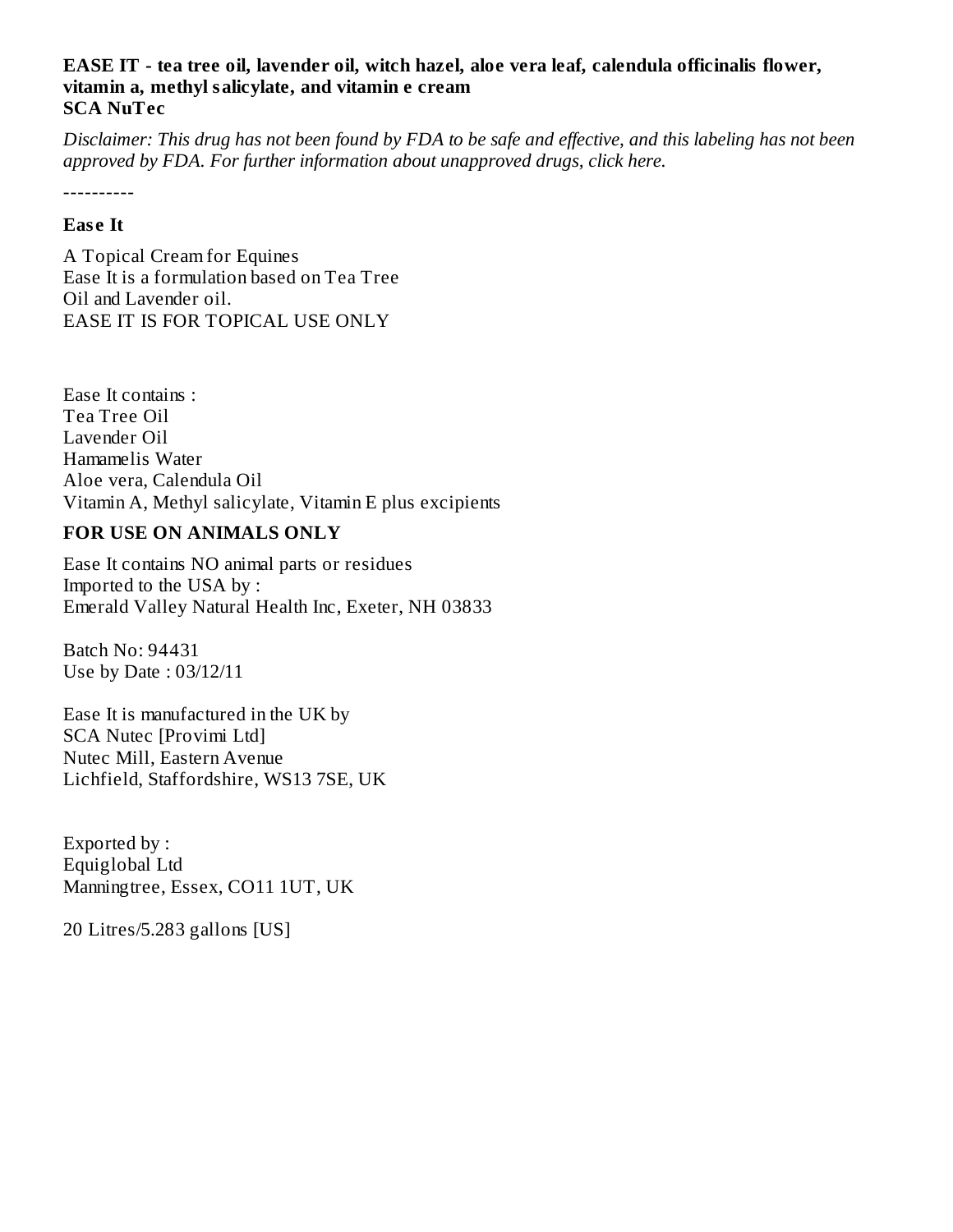

## **EASE IT**

tea tree oil, lavender oil, witch hazel, aloe vera leaf, calendula officinalis flower, vitamin a, methyl salicylate, and vitamin e cream

| <b>Product Information</b>                                                               |                          |                    |                              |                     |                            |  |  |
|------------------------------------------------------------------------------------------|--------------------------|--------------------|------------------------------|---------------------|----------------------------|--|--|
| Product Type                                                                             | PRESCRIPTION ANIMAL DRUG | Item Code (Source) |                              | NDC:52338-744       |                            |  |  |
| <b>Route of Administration</b>                                                           | TOPICAL                  |                    |                              |                     |                            |  |  |
|                                                                                          |                          |                    |                              |                     |                            |  |  |
|                                                                                          |                          |                    |                              |                     |                            |  |  |
| <b>Active Ingredient/Active Moiety</b>                                                   |                          |                    |                              |                     |                            |  |  |
| <b>Ingredient Name</b>                                                                   |                          |                    | <b>Basis of Strength</b>     |                     | Strength                   |  |  |
| <b>TEA TREE OIL (UNII: VIF565UC2G) (TEA TREE OIL - UNII: VIF565UC2G)</b>                 |                          |                    | TEA TREE OIL                 |                     | $10$ mg<br>in 1 mL         |  |  |
| LAVENDER OIL (UNII: ZBP1YXW0H8) (LAVENDER OIL - UNII:ZBP1YXW0H8)                         | <b>LAVENDER OIL</b>      |                    | $5$ mg in $1$ mL             |                     |                            |  |  |
| <b>WITCH HAZEL</b> (UNII: 10 114J0 U34) (WITCH HAZEL - UNII:10 114J0 U34)<br>WITCH HAZEL |                          |                    |                              |                     | $10 \text{ mg}$<br>in 1 mL |  |  |
| ALOE VERA LEAF (UNII: ZY81Z83H0X) (ALOE VERA LEAF - UNII:ZY81Z83H0X)                     | <b>ALOE VERA LEAF</b>    |                    | $15 \text{ mg}$<br>in $1 mL$ |                     |                            |  |  |
| <b>CALENDULA OFFICINALIS FLOWER (UNII: P0M7O4Y7YD) (CALENDULA</b>                        |                          | <b>CALENDULA</b>   |                              | $Em \sigma$ in 1 mI |                            |  |  |